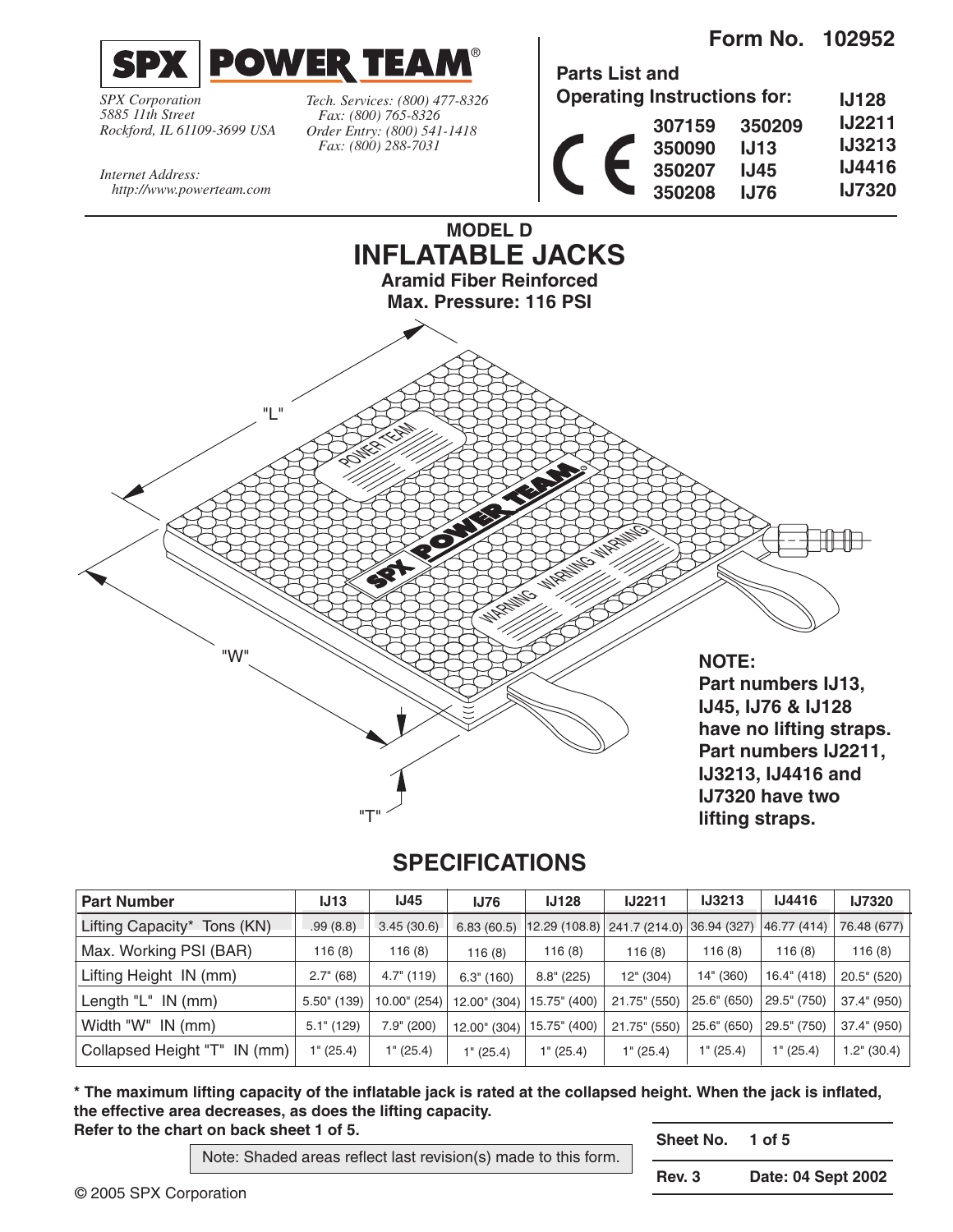| Lifting<br><b>Height</b> | Lifting Capacity at 116 PSI (8 BAR)<br>LBS. (KN) |               |             |                            |               |               |               |               |  |
|--------------------------|--------------------------------------------------|---------------|-------------|----------------------------|---------------|---------------|---------------|---------------|--|
| Inches (mm)              | <b>IJ13</b>                                      | <b>IJ45</b>   | <b>IJ76</b> | <b>IJ128</b>               | <b>IJ2211</b> | <b>IJ3213</b> | <b>IJ4416</b> | <b>IJ7320</b> |  |
| 0                        | 1980 (8.8)                                       | 6885 $(30.6)$ |             | 13601 (60.5) 24459 (108.8) | 48109 (214.0) | 73513 (327)   | 93071 (414)   | 152196 (677)  |  |
| 2.7" (68.6)              | 0                                                | 1434 (6.38)   | 3867 (17.2) | 10858 (48.3)               | 24729 (110)   | 46985 (209)   | 62047 (276)   | 107908 (480)  |  |
| $4.7"$ (119.4)           |                                                  | 0             | 944 (4.2)   | 4878 (21.7)                | 13938 (62)    | 33721 (150)   | 46760 (208)   | 88575 (394)   |  |
| 6.3" (160.0)             |                                                  |               | 0           | 1619 (7.2)                 | 8093 (36)     | 23830 (106)   | 35070 (156)   | 71939 (320)   |  |
| $8.8$ " (223.5)          |                                                  |               |             | $\mathbf 0$                | 2923 (13)     | 12140 (54)    | 21132 (94)    | 50582 (225)   |  |
| 12" (304.8)              |                                                  |               |             |                            | 0             | 3822 (17)     | 6744 (30)     | 28326 (126)   |  |
| 14" (355.6)              |                                                  |               |             |                            |               | 0             | 2248 (10)     | 17985 (80)    |  |
| 16.4" (416.6)            |                                                  |               |             |                            |               |               | 0             | 7868 (35)     |  |
| 20.5" (520.7)            |                                                  |               |             |                            |               |               |               | 0             |  |

### **LIFTING CAPACITY OF INFLATABLE JACKS**

**Definition: Lifting bags for lifting and lowering loads.**

- **Carefully inspect the inflatable jack upon arrival. The carrier, not the manufacturer, is responsible for any damage resulting from shipment.**
- **These instructions should be read and carefully followed. Most problems with new equipment are caused by improper operation or installation.**

# **SAFETY EXPLANATIONS**

**Two safety symbols are used to identify any action or lack of action that can cause personal injury. Your reading and understanding of these safety symbols is very important.**



**Danger is used only when your action or lack of action will cause serious human injury or death.**



**is used to describe any action or lack of action where a serious injury can occur.**

**IMPORTANT - Important is used when action or lack of action can cause equipment failure, either immediate or over a long period of time.**

Note: Shaded areas reflect last revision(s) made to this form.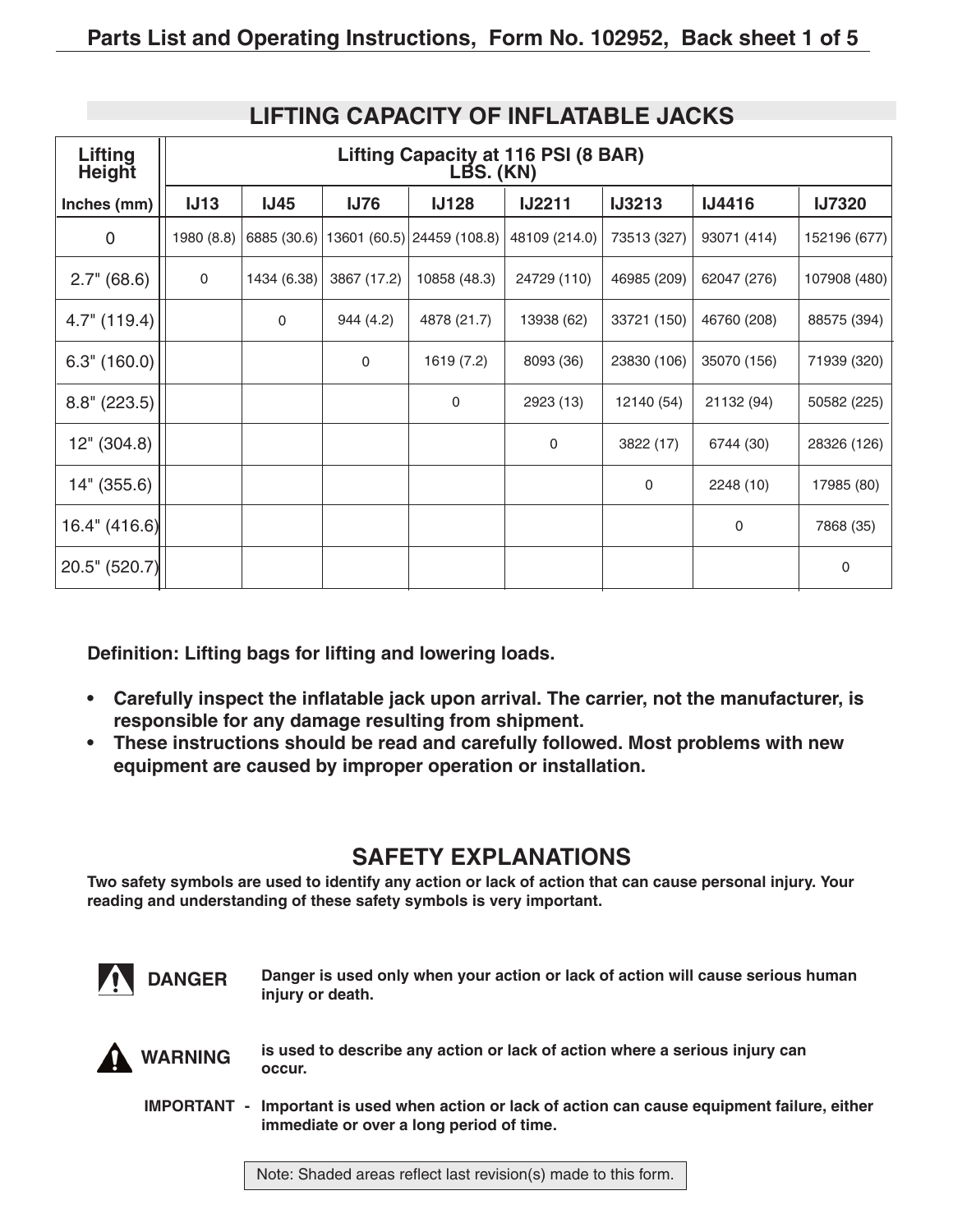## **SAFETY PRECAUTIONS**

These instructions must be read and carefully followed before operating an inflatable jack. Most problems are caused by improper operation or installation.

# **DANGER**

- **• Always use a pressure regulator to control inlet pressure to 116 PSI or less to help prevent overpressurizing the inflatable jack. Never exceed the maximum operating pressure or maximum recommended stroke of an inflatable jack.**
- **• Stay clear of the load being lifted to help prevent personal injury.**
- **• Do not add a load to an already lifted load.**

# **WARNING**

- **• Only trained and qualified personnel should use an inflatable jack.**
- **• Always wear eye protection when using inflatable jacks.**
- **• Use compressed air or water to inflate a jack. NEVER use oxygen or other explosive gases!**
- **• To help prevent accidental uncoupling and deflation of a jack, place all system quick couplers in the locked position after joining by rotating the collar on the socket so the collar groove is out of alignment with the collar pin.**
- **• Keep the surface of the inflatable jack clean to maximize grip during a lift.**
- **• Avoid placing the inflatable jack on surfaces that can damage the jack and cause the load to lower unexpectedly. Plywood or steel plates no smaller than the surface of the jack should be used next to jack surface to protect them.**
- **• Follow any load being lifted with the appropriate cribbing to support the load. Use only cribbing which will not slip.**
- **• The inflatable jack must always be next to the load being lifted to help prevent slippage. If needed, suitable cribbing should be placed under the inflatable jack for stability. Never place anything between an inflatable jack and the load except protection to prevent sharp objects from penetrating the jack. See Figure 1.**
- **• For control and stability of the load when stacking a MAXIMUM of two inflatable jacks, always inflate the lower jack first until contact is made with the load. Then inflate both jacks evenly. See Figure 1.**
- **• Never expose inflatable jacks to temperatures lower than -40° F or higher than 230° F.**

#### **IMPORTANT:**

**• An air filter is strongly recommended to protect the jack from any internal damage.**



**Figure 1 Sheet No. 2 of 5**

**Rev. 3 Date: 04 Sept 2002**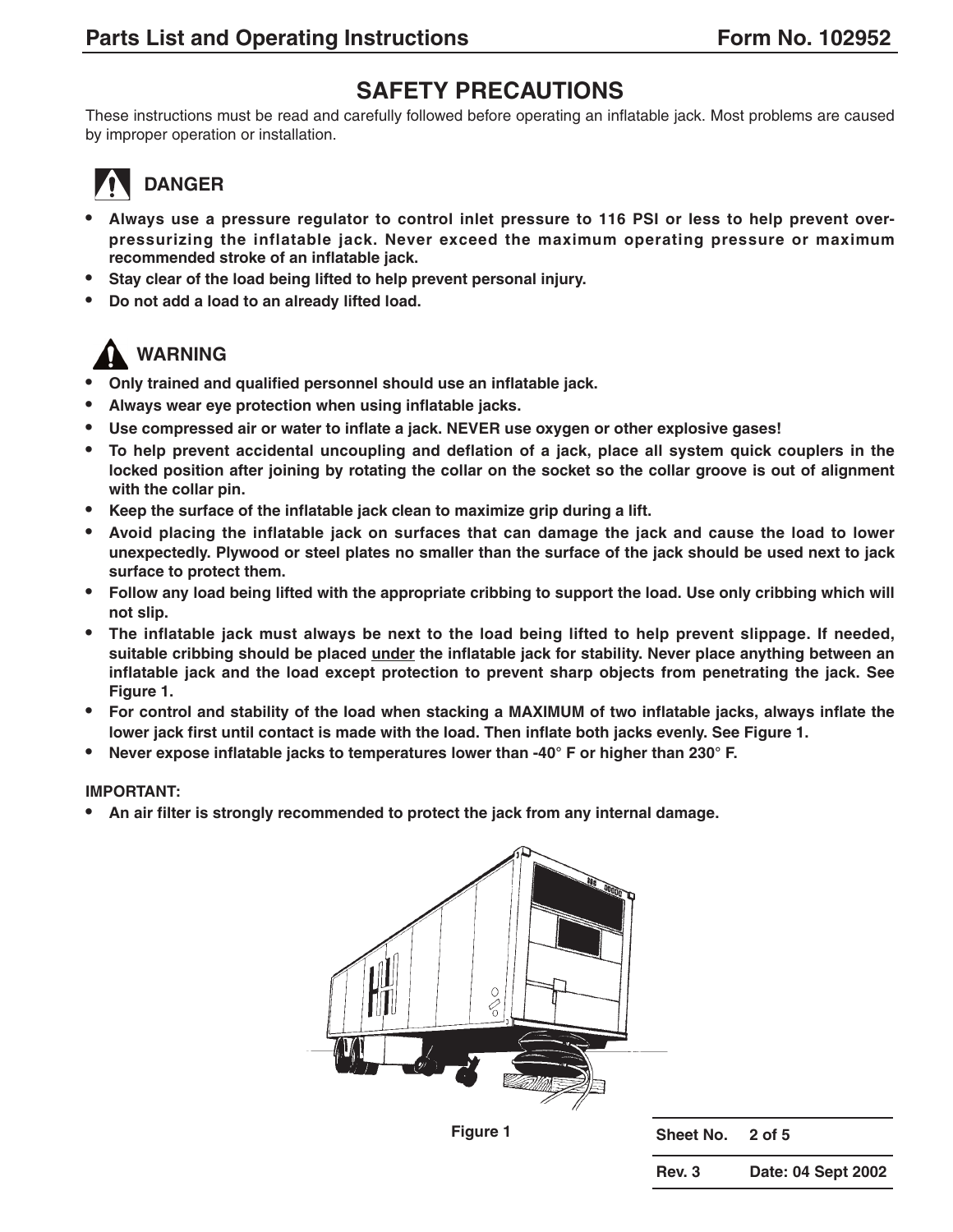### **OPERATING INSTRUCTIONS**

**Note: Power Team inflatable jacks are suitable for use at temperatures of -40° F to 200° F. Short term exposure at temperatures up to 230° F is acceptable. Materials used in the jacks construction are resistant to oil and ozone. They also resist most chemicals.**

- 1. Set the pressure regulator valve at 0 PSI.
- 2. Connect the pressure regulator to the pressure source.
- 3. Connect the hand control valve to the pressure regulator. **Note: The control valve is a "dead man" type, and will remain off until the ADVANCE or RETRACT button is pressed.**
- 4. Connect the inflatable jack to the hand control valve, locking the quick coupler collar to help prevent possible accidental uncoupling. **Note: If the pressure source will be intentionally disconnected from the inflatable jack while the load is being supported, install a shut-off hose assembly between the jack and the hand control valve. Open the shut-off valve.**
- 5. Adjust the pressure regulator output pressure to 116 PSI or less.
- 6. To lift the load, depress and hold the ADVANCE button on the hand control valve to inflate the jack. If it is necessary to disconnect the jack from the pressure source, close the valve on the shut-off hose that was installed in Step #4. Bleed pressure from the system at the control valve before disconnecting the jack.
- 7. To lower the load, slowly release the pressure from the system by depressing and holding the RETRACT button on the hand control valve until the jack is completely deflated.
- 8. To disconnect the system, release the system pressure to very near 0 PSI by depressing the RETRACT button on the hand control valve. The system can then be disconnected at any point between the pressure regulator and the inflatable jack.

### **MAINTENANCE**

Inspect the equipment after each use. Keep all couplers and valves clean. Keep the surface of the inflatable jack clean to insure that the jack will have sufficient grip during a lift.

Check all hoses, valves, and gauges periodically. Repair and replace when necessary.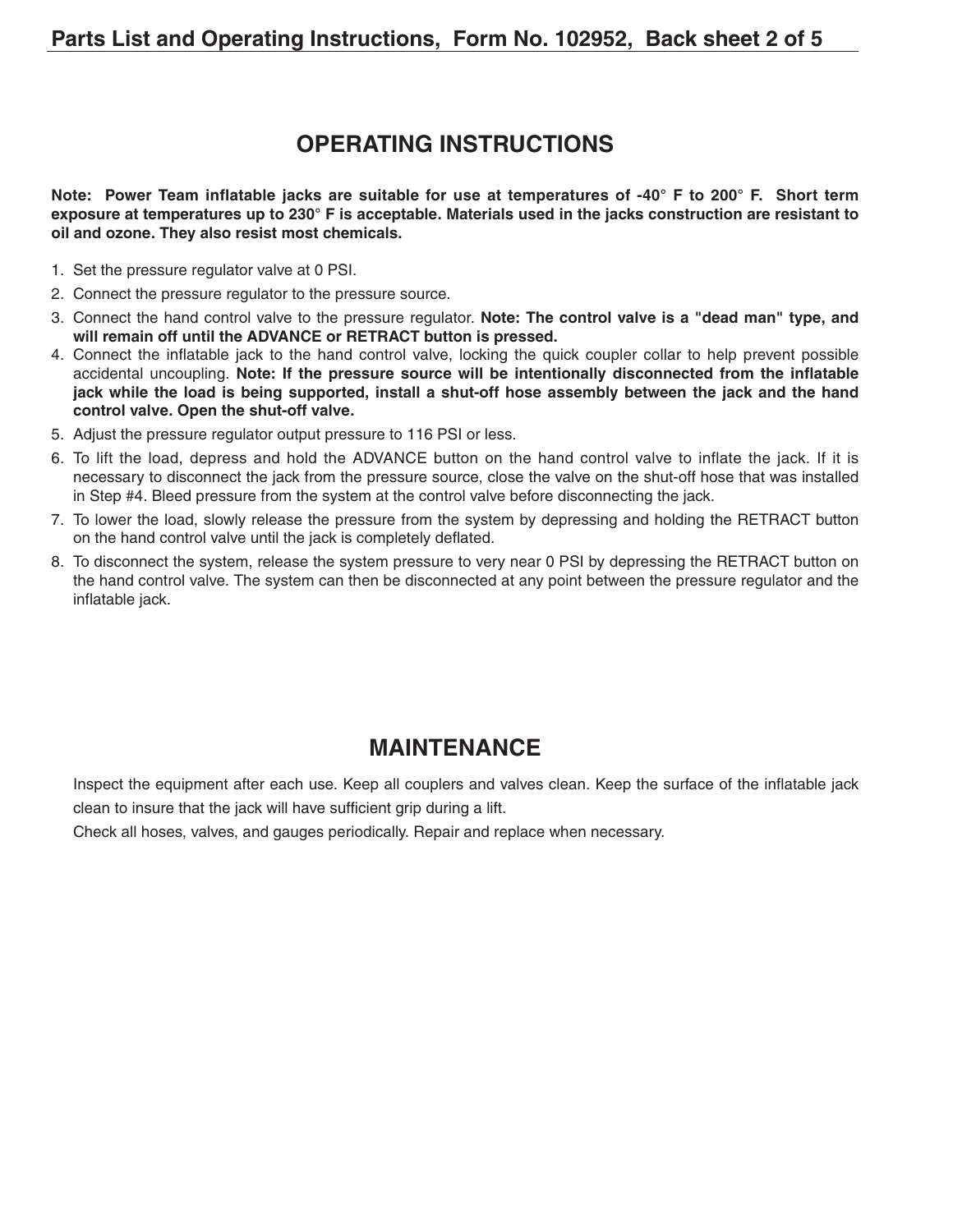|                       |                     | <b>COUPLER SOCKET</b>   | <b>COUPLER PLUG</b>                |
|-----------------------|---------------------|-------------------------|------------------------------------|
|                       | 3/8" HOSE BARB      | <b>1/8" FEMALE PIPE</b> | 253036                             |
| <b>POWER TEAM</b>     | 250341              | 250343                  |                                    |
| <b>AEROQUIP</b>       |                     | FD43-1001-02-04         |                                    |
| AMFLO-DIXON           | C <sub>20</sub> -44 | C <sub>20</sub> -21     | <b>Must use coupler plug</b>       |
| <b>ARO</b>            |                     | -                       | supplied with inflatable jack!     |
| <b>DYNAQUIP</b>       | D-362               | D-320                   |                                    |
| <b>FOSTER</b>         | <b>BL3703</b>       | BL2803                  | No other coupler plugs             |
| <b>HANSEN</b><br>1700 |                     | 800                     | will attach.                       |
| <b>HOFMANN</b>        | SA <sub>3</sub>     | FA <sub>1</sub>         |                                    |
| <b>MILTON</b>         | 717-6               | 707                     |                                    |
| <b>PARKER</b>         | <b>B20-5B</b>       | <b>B23A</b>             | All socket halves listed will mate |
| <b>PSC</b>            | 2FS3                | 2FF1                    | with the coupler supplied.         |
| <b>SCHRADER</b>       | 55-3240             | 55-3000                 |                                    |
| <b>SNAPTITE</b>       | 36C4-6H             | 36C4-2F                 |                                    |
| <b>TOMCO</b>          | M187                | M183                    |                                    |

### **COUPLER INTERCHANGE CHART**

**Sheet No. 3 of 5**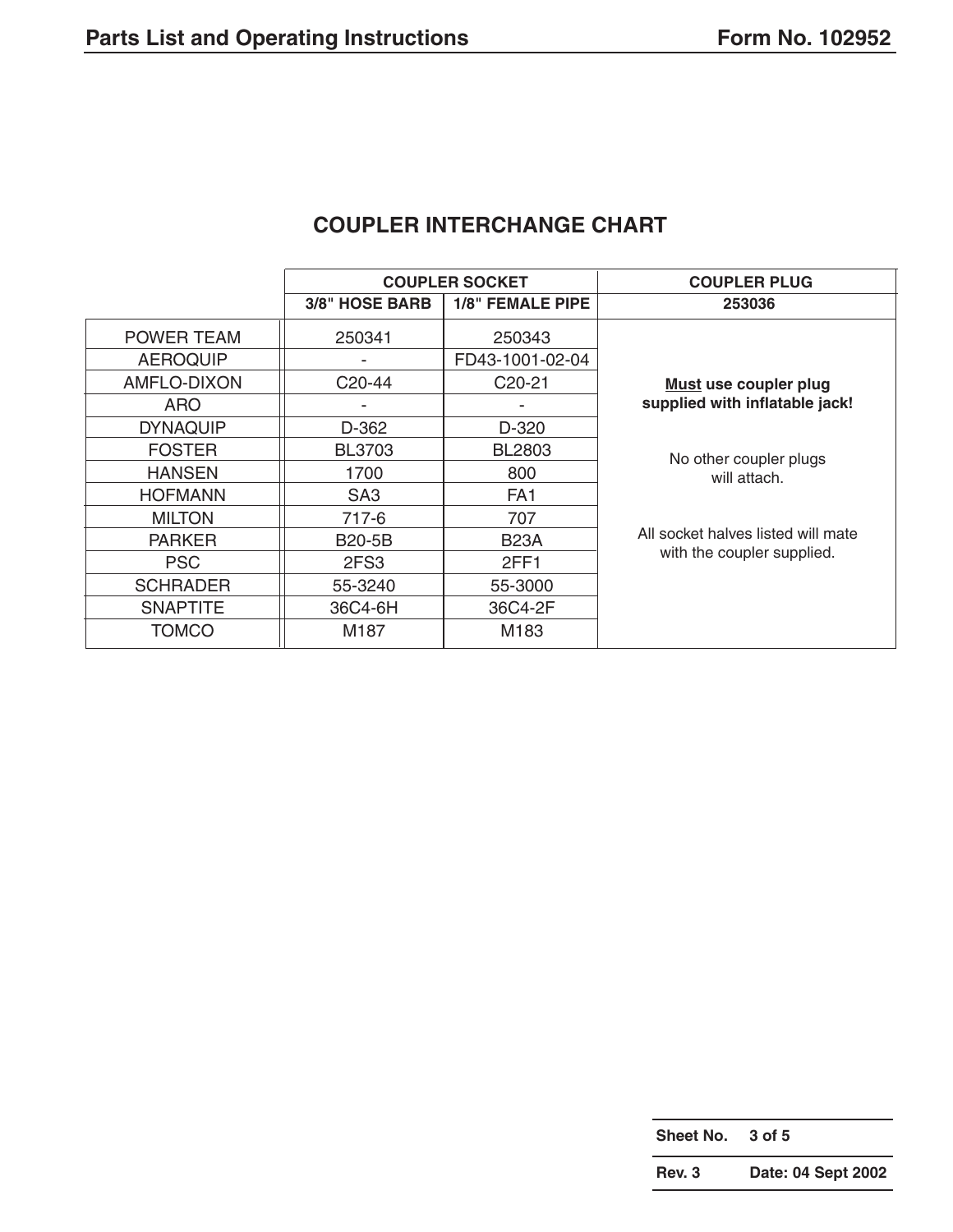## **CATALOG ACCESSORIES**

**#350207 Shut-off Hose Assembly**

**(Allows the pressure source to be disconnected from the inflatable jack while the jack supports the load.)**



#### **#350208 Red Hose Assembly #350209 Blue Hose Assembly**

**(Use to connect inflatable jacks to control valve.)**



| <b>Item</b> | Part   | No.   |                                                    |
|-------------|--------|-------|----------------------------------------------------|
| No.         | No.    | Reg'd | <b>Description</b>                                 |
|             | 250341 |       | Quick Coupler (Female - 3/8 I.D. Hose)             |
| 2           | 18969  |       | <b>Tee Fitting</b>                                 |
| 3           | 19441  | 1"    | <b>Heat Shrink Tubing</b>                          |
| 4           | 250148 |       | Adjustable Relief Valve                            |
| 5           | 250129 |       | Two-way Ball Valve                                 |
| 6           | 250353 |       | Quick Coupler (Male - 3/8 I.D. Hose)               |
|             | 250130 |       | Air Quick Coupler (Male - 1/8 NPT x 3/8 dia. hose) |
| 8           | 250342 |       | Quick Coupler (Male - 3/8 I.D. Hose)               |



**#307159 Pressure Regulating Valve NOTE: Air outlet is 1/4" NPTF.**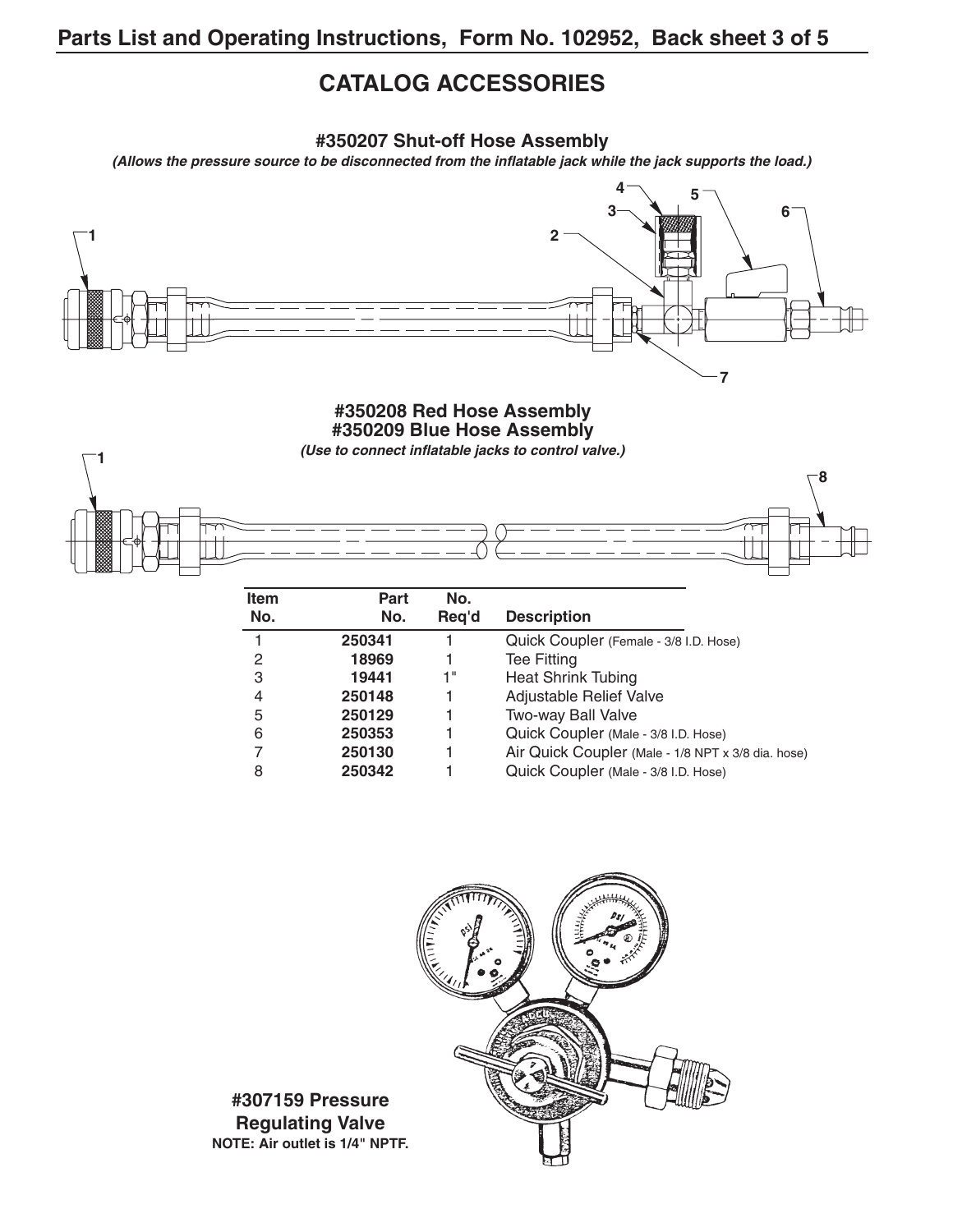

**#350090 Air Operated Hand Control**

| Sheet No. | 4 of 5             |
|-----------|--------------------|
| Rev. 3    | Date: 04 Sept 2002 |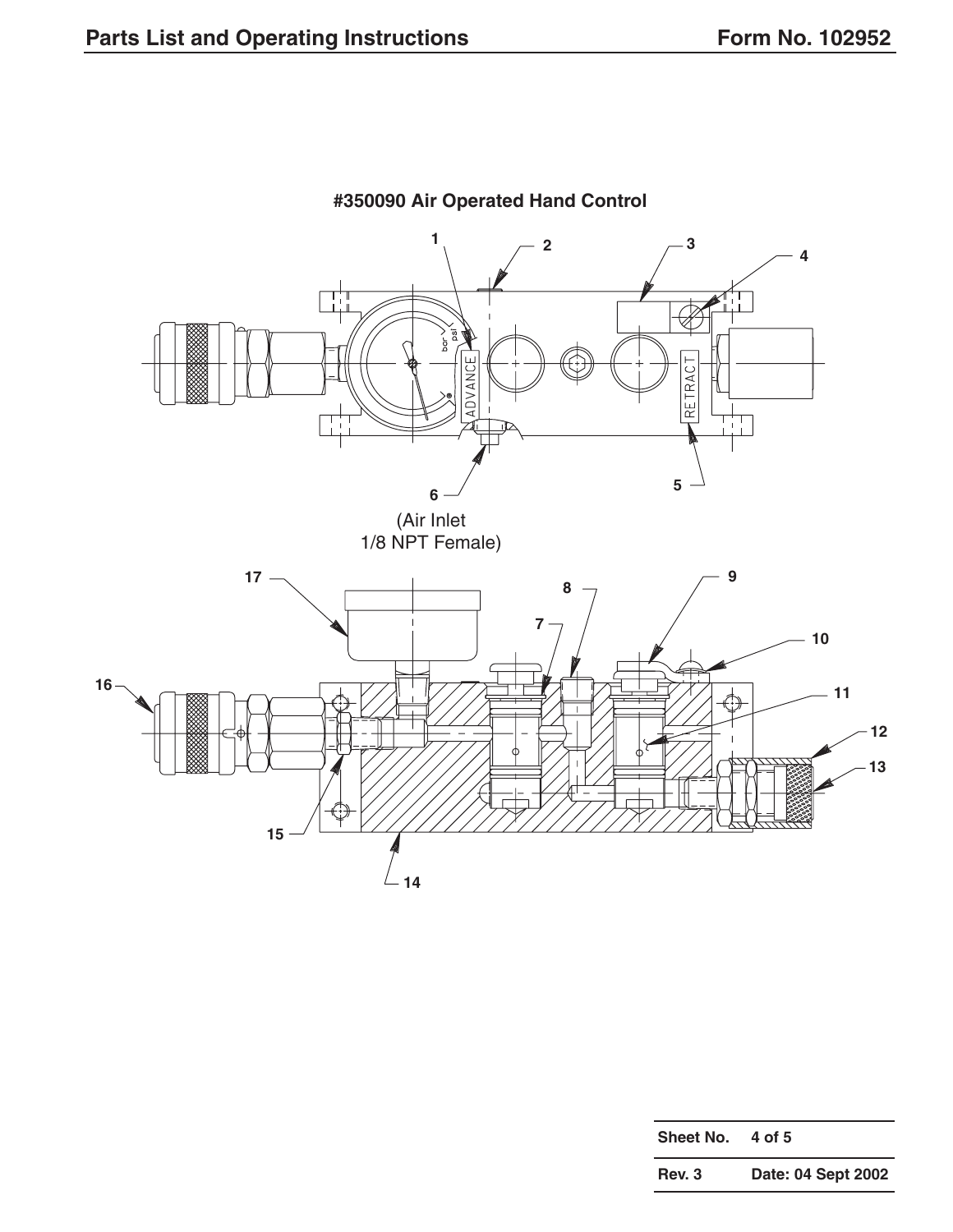#### **Parts List and Operating Instructions, Form No. 102952, Back sheet 4 of 5**

| <b>Item</b> | <b>Part</b> | No.   |                                                                                                                                                                                                                                                 |
|-------------|-------------|-------|-------------------------------------------------------------------------------------------------------------------------------------------------------------------------------------------------------------------------------------------------|
| No.         | No.         | Req'd | <b>Description</b>                                                                                                                                                                                                                              |
| 1           | 29663       | 1     | Decal (Advance)                                                                                                                                                                                                                                 |
| 2           | 11084       | 1     | Hex Plug (1/16 NPTF)                                                                                                                                                                                                                            |
| 3           | 250187      | 1     | Lever                                                                                                                                                                                                                                           |
| 4           | 10429       | 1     | Slotted Rnd. Hd. Machine Screw (#8-32UNC x 1/2 Lg.;<br>NOTE: Tighten screw until lever encounters resistance with spring<br>washer and stops turning freely. Do not bottomout screw or crush<br>spring washer. Secure screw with Loctite #277.) |
| 5           | 29664       | 1     | Decal (Retract)                                                                                                                                                                                                                                 |
| 6           | 11048       | 1     | Hex Plug (1/8 NPTF)                                                                                                                                                                                                                             |
| 7           | 11033       | 2     | Retaining Ring (5/8 bore)                                                                                                                                                                                                                       |
| 8           | 10427       | 1     | Hex Plug (1/8 NPTF)                                                                                                                                                                                                                             |
| 9           | 206105      | 2     | Pushbutton                                                                                                                                                                                                                                      |
| 10          | 12187       | 1     | Spring Washer (No. 10)                                                                                                                                                                                                                          |
| 11          | 250226      | 2     | 2-way Poppet Valve Cartridge (Includes seals)                                                                                                                                                                                                   |
| 12          | 19441       | 1     | Heat Shrink Tube (Heat shrink over item #13)                                                                                                                                                                                                    |
| 13          | 250148      | 1     | Pressure Relief Valve (1/8 NPT; NOTE: Do NOT adjust!)                                                                                                                                                                                           |
| 14          | 58037       | 1     | Valve Body                                                                                                                                                                                                                                      |
| 15          | 11421       | 1     | Straight Fitting (1/8 NPTF)                                                                                                                                                                                                                     |
| 16          | 250343      | 1     | Quick Coupler (Female)                                                                                                                                                                                                                          |
| 17          | 420078      | 1     | Pressure Gauge (160 PSI, 1/8 NPT)                                                                                                                                                                                                               |

#### **PARTS INCLUDED BUT NOT SHOWN**

| 10270  | O-ring $(5/8 \times 7/16 \times 3/32)$                           |
|--------|------------------------------------------------------------------|
| 250291 | Hex Hd. Cap Screw $(\#10-24 \text{ UNC} \times 1/2 \text{ Lg.})$ |

# **ASSEMBLY OF MULTIPLE CONTROLS**

**To assemble hand controls for dual (or more) applications: Refer to illustration at right.**

- 1. Remove hex plug (11048) from one hand control and hex plug (11084) from another hand control.
- 2. Place o-ring (10270; shipped loose with hand control) in one of the ports revealed by removing the hex plug.
- 3. Place hand controls together, aligning the two ports, and secure with the four machine screws provided.



Air Inlet 1/8 NPT Female